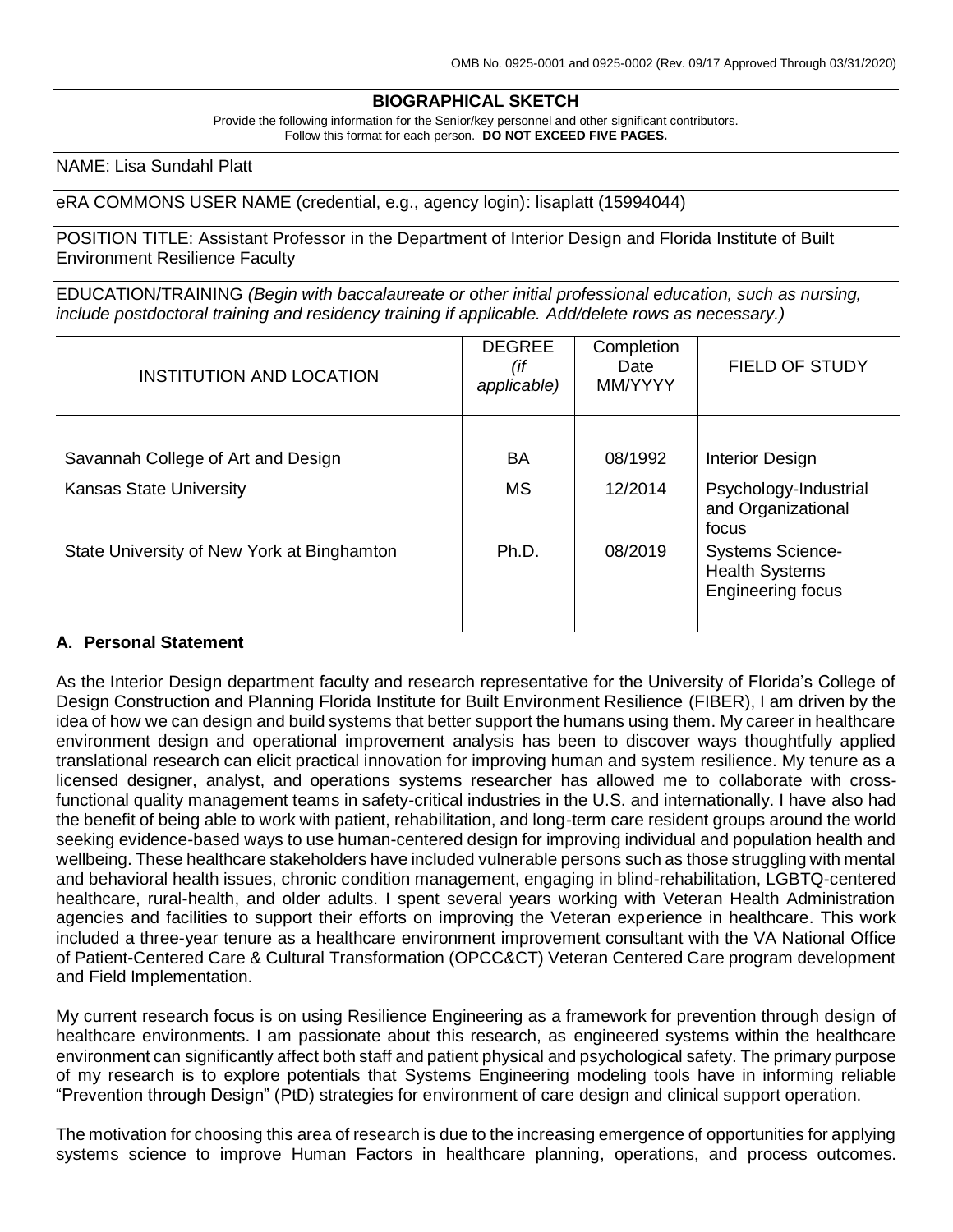Accessible systems engineering tools allow cross-functional healthcare environment design and quality improvement teams to visualize time-based, progressive data stream behavior. Furthermore, it provides for process stakeholders to consider the impact of variables both internal and outside system design parameters on potential systems' performance outcomes upstream, or at minimum concurrently, to environmental design concept implementation. My hope is that the models developed as part of this study can demonstrate the utility of innovative quantitative tools such as data mining and supervised learning models to forecast and moderate environmentally based causal issues related to human safety.

Representative publications related to this work includes:

- 1. Health Research & Educational Trust. (2016, March). Improving Patient Experience Through the Health Care Physical Environment. Content Contributed by Lisa Platt, et.al. Edited by Kenney, L. and Martin D. Chicago, IL: Health Research & Educational Trust. Accessed at www.hpoe.org.
- 2. Platt, L. S., & Greene, M. (2017, July). Increasing Patient Safety Through Resilient Design: Using Human Factors Engineering and Environmental Support Mechanisms to Reduce Potentials of Hospital Acquired Infection. International Conference on Applied Human Factors and Ergonomics (pp. 3-10). Springer, Cham.
- 3. Platt, L. S., Bosch, S. J., & Kim, D. (2017). Toward a Framework for Designing Person‐Centered Mental Health Interiors for Veterans. Journal of Interior Design, 42(2), 27-48.
- 4. Platt, L. (Pending June 2019) Chapter 10: Designing for Resilience. Human Factors Design for Healthcare. Edited by Sethumadhavan A. and Sasangohar, Amsterdam, The Netherlands: Elsevier

# **B. Positions and Honors**

#### **Positions and Employment**

| 1992-1994    | Senior Interior Designer, Corporate Interiors Knoxville, TN                                                                                                                                                                              |
|--------------|------------------------------------------------------------------------------------------------------------------------------------------------------------------------------------------------------------------------------------------|
| 1994-1996    | Store Design and Construction Documentation Production Manager, GOODY's Family<br>Clothing Headquarters, Knoxville, TN                                                                                                                   |
| 1996-1998    | Senior Interior Design and Project Manager, Allen & Hoshall Architects and Engineers<br>Knoxville TN and Memphis TN offices                                                                                                              |
| 1998-2000    | Senior Interior Design and Project Manager, ADD Inc, Cambridge MA                                                                                                                                                                        |
| 2001-2002    | Senior Interior Design and Senior Project Manager, Visions Design, Asheville, NC and<br>Johnson City TN offices                                                                                                                          |
| 2001-2002    | Adjunct Professor for Building Codes and Life-Safety Design at East Tennessee State<br>University, Johnson City TN                                                                                                                       |
| 2002-2004    | Senior Project Manager for Commercial and Healthcare Design, Anderson Design,<br>Nashville, TN                                                                                                                                           |
| 2005-2008    | Director of Interior Design, Caldwell Associates Architects, Pensacola, FL                                                                                                                                                               |
| 2008-2011    | Director of Interior Design, The CFP Group, Nashville TN                                                                                                                                                                                 |
| 2010         | Graduate Lecturer Lipscomb University College of Leadership and Public Service, the<br>Institute for Sustainable Practice; MBA Program. Subject Matter Expert for Integrating<br>Sustainable Practices in Design and Building Operations |
| 2011-2016    | Director for Product Development; Planetree International, Derby CT                                                                                                                                                                      |
| 2016-2018    | Managing Partner of UMNSystems LLC Human Factors Analysis, Research and Design,<br>Nashville, TN                                                                                                                                         |
| 2019-Present | Assistant Professor of Interior Design and Florida Institute for Built Environment<br><b>Resilience Research Faculty</b>                                                                                                                 |

#### **Other Experience and Professional Memberships**

*Environmental Sustainability and Resilience:*

- 2004-2005 City of Pensacola Sustainability Task Force. Representative for Sustainable Architecture and Urban Planning 2005-2008 USGBC Northern Gulf Coast. Founding member and Chapter Co-Chair: 2005
- 2008 City of Franklin Sustainability Task Force. Energy Committee: 2008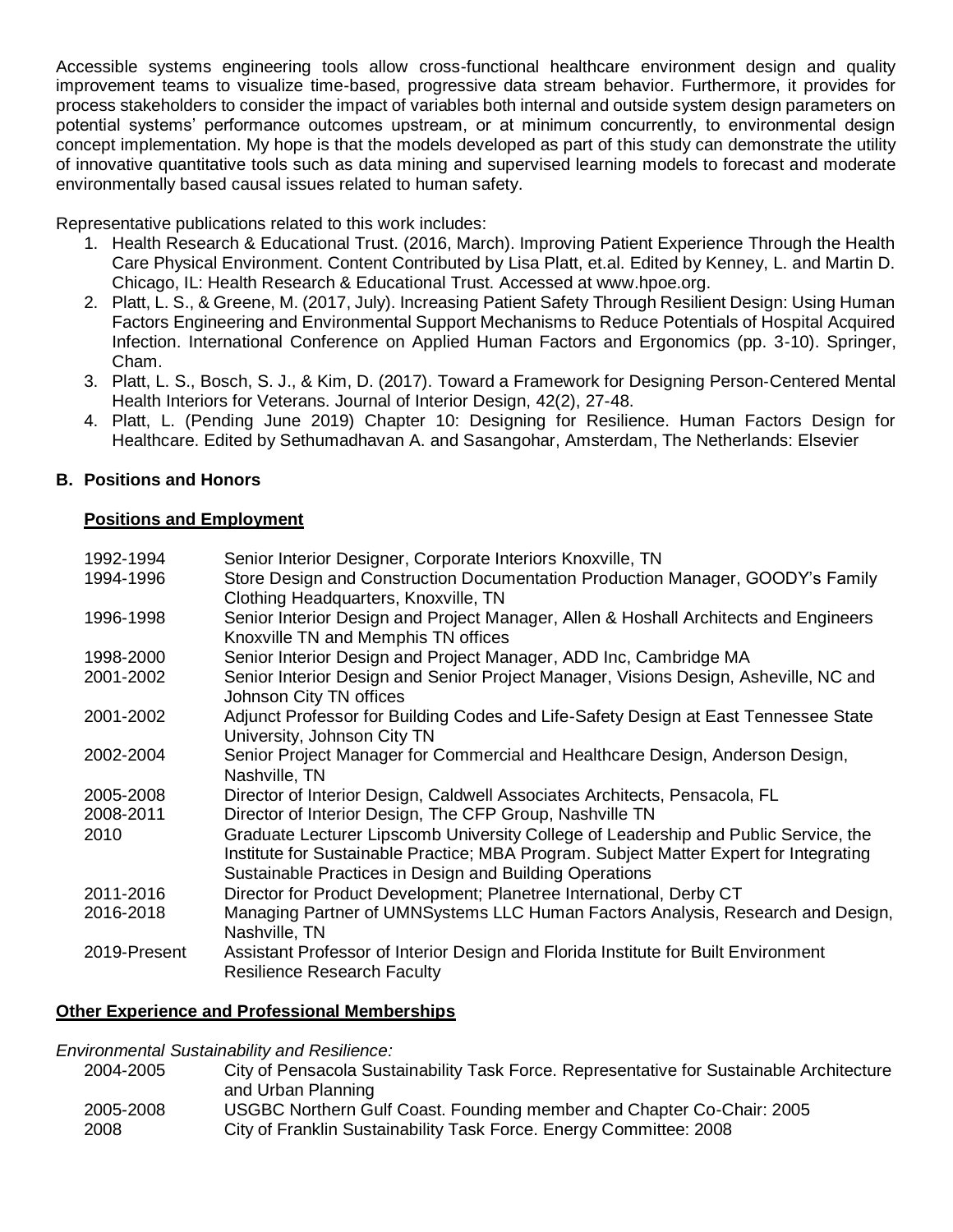### *Healthcare Quality Organization Participation:*

| 2008-Present    | Center for Healthcare Design; EDAC Certified Designer                                 |
|-----------------|---------------------------------------------------------------------------------------|
| 2013-Present    | American Society for Quality; Professional Member / Certified Six-Sigma Black Belt    |
| 2016-Present    | Association for Professionals in Infection Control; Professional/Full Member          |
| 2016-2018       | Vice-President for Tennessee Valley Human Factors and Ergonomic Society Chapter       |
| 2016-Present    | American Psychological Association; Division 21: Applied Experimental and Engineering |
|                 | Psychology                                                                            |
| $2016$ -Drocont | Amorican Society for Hoalthcare Engineers: Professional/Full Momber                   |

2016-Present American Society for Healthcare Engineers; Professional/Full Member

*Research and Healthcare Quality Consortium Appointments:*

| 2017         | TEDMED Research Scholar - Focus: Health Systems Engineering                      |
|--------------|----------------------------------------------------------------------------------|
| 2018         | DySoC/NIMBioS Investigative Workshop - "Extending the Theory of Sustainability"  |
|              | selected research participant: 2018                                              |
| 2018-Present | HITS (Healthcare Infection Transmission Systems) Consortium; Healthcare          |
|              | Environments work group                                                          |
| 2018-2019    | Healthcare Design Magazine and the Center for Health Design judge for HCD awards |

# **Honors**

| 1992      | Savannah College of Art and Design Deans Award for Interior Design       |
|-----------|--------------------------------------------------------------------------|
| 2002      | <b>IIDA Silver Award for Interior Design</b>                             |
| 2013-2014 | Phi Kappa Phi Honor Society Kansas State University Chapter              |
| 2019      | Alpha Pi Mu Industrial Engineering Honor Society SUNY Binghamton Chapter |

# **C. Contributions to Science**

I have also developed research on Human Factors and Persuasive Experience design for workplace wellness systems. This work seeks to predict workplace environmental and technological factors that may measurably influence sustainable employee wellness behavior change.

Representative publications related to this work includes:

- 1. Platt, L. S., Li, H., & Bass, C. E. (2018, April). Evaluating Persuasiveness of Corporate Wellness Webbased learning interfaces. Proceedings of the Technology, Mind, and Society (p. 32). ACM.
- 2. Platt, L. S., Li, H., Bass, C. E., & Yu, K. (2018, June). Validating Persuasive Experience (PX) Theory: Preliminary Results of a Case Study on a Corporate Wellness Program's Web-based Learning Interfaces. Proceedings of the International Symposium on Human Factors and Ergonomics in Health Care (Vol. 7, No. 1, pp. 56-63). Sage India: New Delhi, India: SAGE Publications.

Additionally, I have served as a trainer, frequent guest speaker and subject matter expert on the topic of applied quality and safety systems control at U.S. and international healthcare safety, operations, and technology conferences. This included serving Field Implementation Team trainer and Subject Matter Expert for Veteran Centered Patient Centered Performance Improvement for the Office of Patient Centered Care and Cultural Transformation.

I have also written extensively for well-respected healthcare quality and design publications related to applied data informed quality control methods to healthcare improvement. Representative Healthcare Quality Improvement Publications:

- 1. [Carter, R. & Platt, L. \(2013\) Chapter 7: Healing Environment Architecture and Design Conducive to](https://smile.amazon.com/Putting-Patients-First-Field-Guide/dp/1118444949/ref=smi_www_rco2_go_smi_3905707922?_encoding=UTF8&%2AVersion%2A=1&%2Aentries%2A=0&ie=UTF8)  [Health. Planetree: The Putting Patients First Field Guide. Edited by Frampton, S., et.al. San Francisco,](https://smile.amazon.com/Putting-Patients-First-Field-Guide/dp/1118444949/ref=smi_www_rco2_go_smi_3905707922?_encoding=UTF8&%2AVersion%2A=1&%2Aentries%2A=0&ie=UTF8)  [CA: Jossey-Bass.](https://smile.amazon.com/Putting-Patients-First-Field-Guide/dp/1118444949/ref=smi_www_rco2_go_smi_3905707922?_encoding=UTF8&%2AVersion%2A=1&%2Aentries%2A=0&ie=UTF8)
- 2. Platt, L.S. & Sharrow, R. (2014) Integrating Participatory Methods into Healing Design; An Interview with Robert Sharrow, Albert Kahn Family of Companies. Planetalk.
- 3. Aronson, J. & Platt, L.S. (2015) The Innovation of Using Toy Libraries to Impact Community Health and Well-Being. Planetalk.
- 4. Hankinson, M.T. … &Platt, L.S.(2015) Developing Plans for a Healing Garden at VA New Jersey, Planetalk.
- 5. Platt. L.S. (2015) Leveraging the Human Factor in Healthcare Performance. Planetalk.